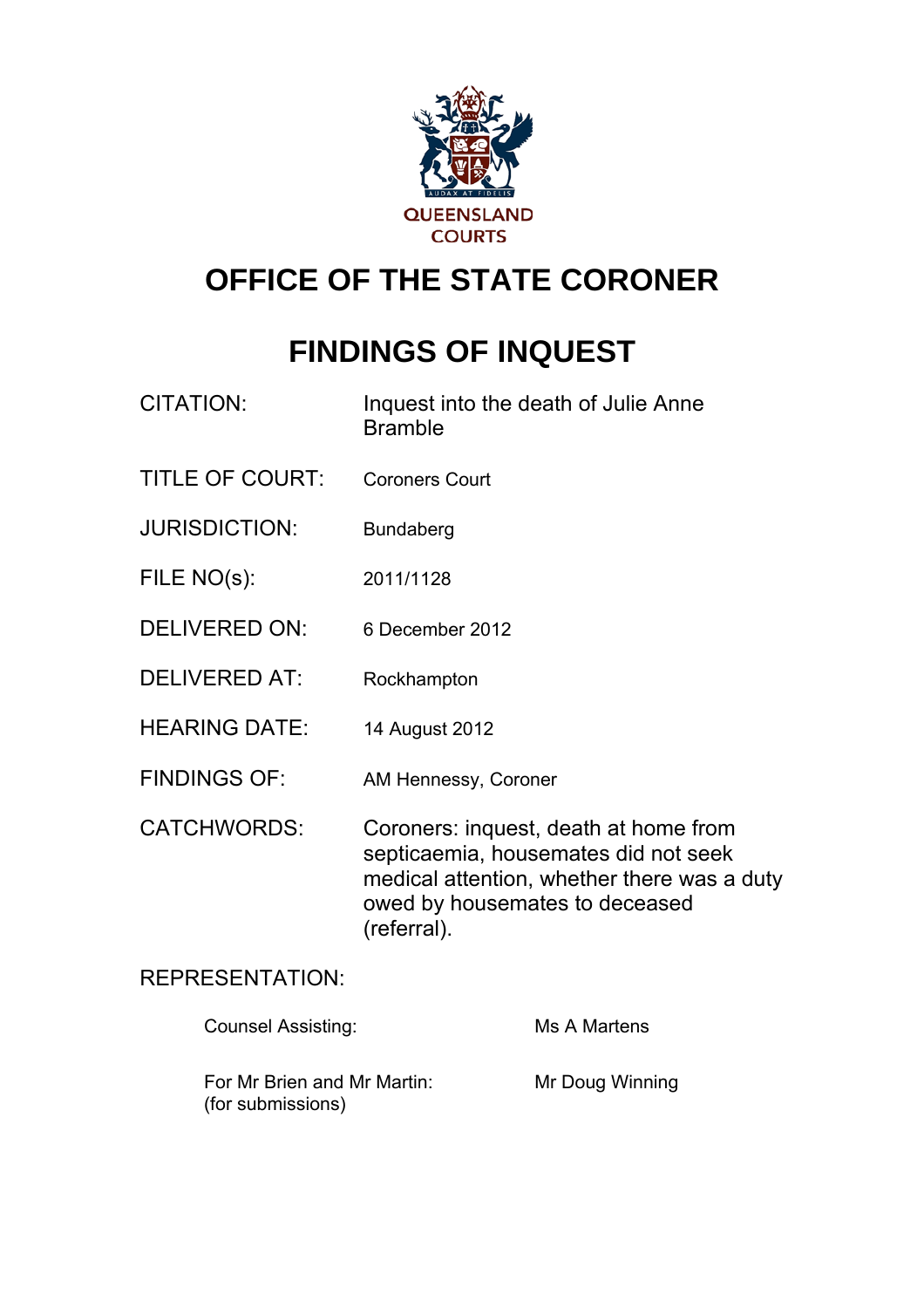# **Introduction**

These findings seek to explain, as far as possible, how the death of Julie Anne Bramble occurred on 1 April 2011. Consequent on the court hearing the evidence in this matter, where learnings indicate that changes can be made to improve safety and changes to practices and procedures, recommendations may be made with a view to reducing the likelihood of a similar incident occurring in future.

I express my sincere condolences to the family of Ms Bramble for her tragic loss.

# **The Coroner's jurisdiction**

- 1. The coronial jurisdiction was enlivened in this case due to the death falling within the categories of section 8 of the *Coroners Act 2003* (the Act) as Ms Bramble's death was an '*unnatural death'* and section 9 of the Act. A Coroner has jurisdiction to investigate the deaths under section 11(2), to inquire into the cause and the circumstances of a reportable deaths and an inquest can be held pursuant to section 28.
- 2. A Coroner is required under section 45(2) of the Act when investigating a death, to find, if possible:
	- the identity of the deceased.
	- how, when and where the death occurred, and
	- what caused the death.
- 3. An inquest is an inquiry into the death of a person and findings in relation to each of the matters referred to in section 45 are delivered by the Coroner which includes a finding about the circumstances in which the person died, as distinct from the means or mechanism by which the death occurred. The focus of an inquest is on discovering what happened, informing the family and the public as to how the death occurred, but not on attributing blame or liability to any particular person or entity.
- 4. The Coroner also has a responsibility to examine the evidence with a view to reducing the likelihood of similar deaths. Section 46(1) of the Act, authorises a Coroner to '*comment on anything connected with a death investigated at an Inquest that relates to* – *(c) ways to prevent deaths from happening in similar circumstances in the future'.* Further, the Act prohibits findings or comments including any statement that a person is guilty of an offence or civilly liable for something.
- 5. Due to the proceedings in a Coroner's court being by way of inquiry rather than trial, and being focused on fact finding rather than attributing guilt, section 37 of the Act provides that the Court may inform itself in any appropriate way and is not bound by the rules of evidence. The rules of natural justice and procedural fairness apply in an inquest. The civil standard of proof, the balance of probabilities, is applied.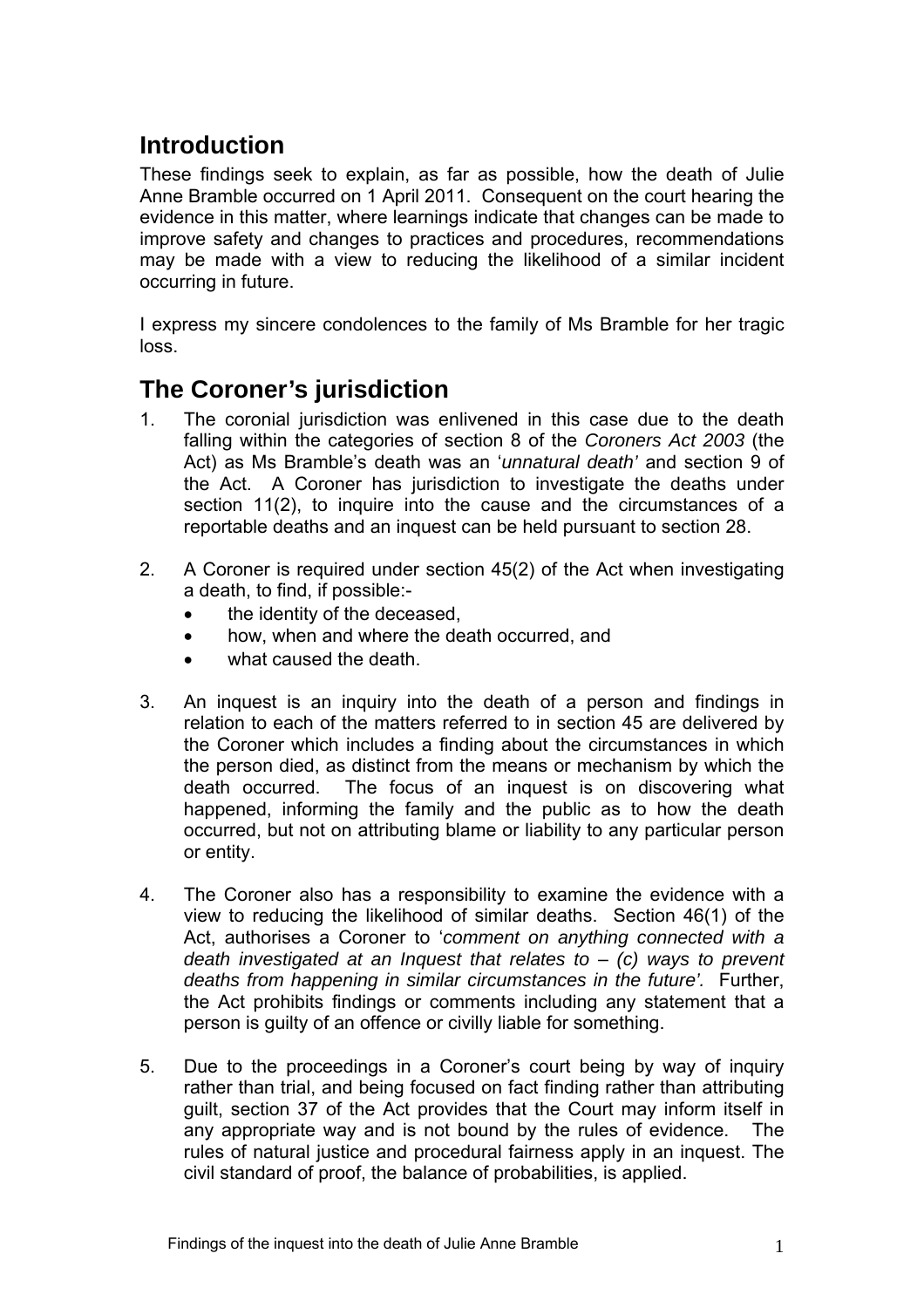- 6. All interested parties can be given leave to appear, examine witnesses and be heard in relation to the issues in order to ensure compliance with the rules of natural justice. In this matter, no parties sought leave to appear at the Inquest but Mr Martin and Mr Brien made submissions through a solicitor regarding the issue of referral to Director of Public Prosecutions (DPP).
- 7. I will summarise the evidence in this matter. All of the evidence presented during the course of the inquest, exhibits tendered and submissions made have been thoroughly considered even though all evidence or submissions may not be specifically commented upon.
- 8. At the time of her death, Ms Bramble resided with her eight year old daughter, Mr Wayne Brien and Mr Percy Martin at 31 Childers Road, Bundaberg. The four had resided together for over six years.
- 9. Both Ms Anderson and Mr Sitters (friends of Ms Bramble, Mr Brien and Mr Martin) believed Mr Martin and Ms Bramble may have been in a relationship due to the way they acted. Mr Brien and Mr Martin both gave evidence that Mr Martin and Ms Bramble had previously been in a romantic relationship however at the time of Ms Bramble's death they were not in a romantic relationship.
- 10. Prior to giving evidence at the inquest, both Mr Brien and Mr Martin were granted immunity under section 39 of the *Coroners Act 2003*. Therefore, the evidence which they gave at the inquest cannot be used against them in any other proceedings.

# **Medical Records**

11. Ms Bramble's Medicare records were obtained. Ms Bramble appeared to attend Dr Abid Majid's practice when she required medical assistance. Ms Bramble's medical records noted Ms Bramble's current prescriptions as Biperiden hydrochloride, Lexapro and Ventolin inhaler. Ms Bramble's last appointment was on 4 March 2011. On this occasion, Ms Bramble was feeling down, agitated and there was a relapse of her depression. Ms Bramble was prescribed Lexapro for 4 days.

# **Evidence regarding Ms Bramble's alcohol and drug use**

- 12. Two of Ms Bramble's close friends, Ms Anderson and Mr Sitters provided statements and gave evidence at the Inquest. Both witnesses had known Ms Bramble for a number of years and prior to her residing with Mr Brien and Mr Martin
- 13. Ms Bramble was described by her friends as a heavy drinker and smoker. Ms Anderson and Mr Sitters gave evidence that Ms Bramble drank alcohol every day and would often consume an entire carton of beer in one day. Mr Sitters told the court that quantifying the amount of Ms Bramble's drinking was difficult as she would drink from the time she woke up until the time she went to bed.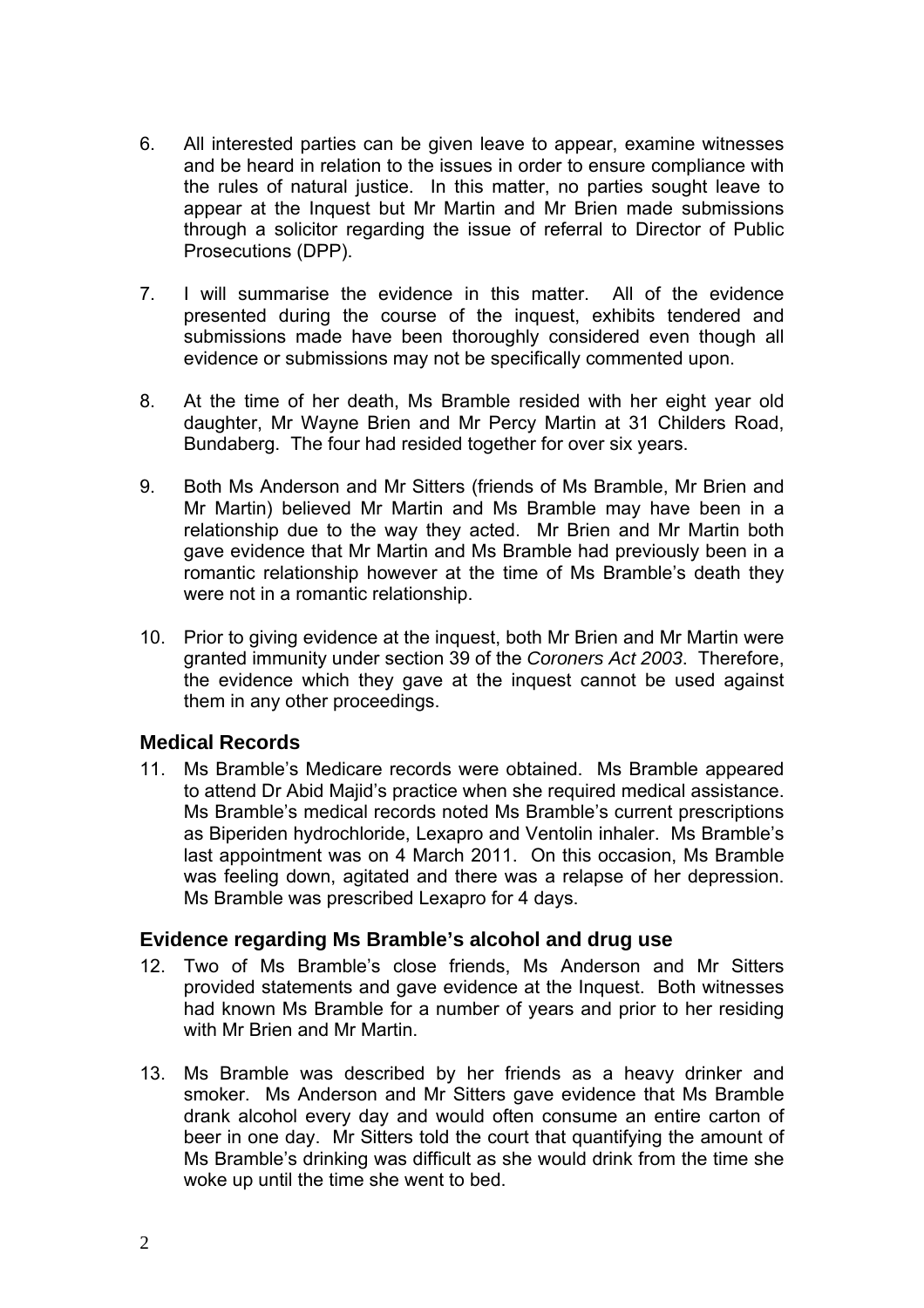- 14. Ms Anderson noted that in the few years prior to Ms Bramble's death, Mr Martin had assisted Ms Bramble reduce the amount of alcohol she consumed, helped Ms Bramble put on weight and she appeared healthier. Ms Anderson gave evidence that prior to her death Ms Bramble consumed approximately three – four tallies of beer a day, however on paydays she would consume more, between one to two cartons per day.
- 15. Mr Martin told the court that in the months prior to Ms Bramble's death, she consumed at least four – five tallies per day. Mr Brien told the court that Ms Bramble consumed five – six tallies per day.
- 16. Mr Sitter had no direct knowledge that Ms Bramble consumed drugs however he believed she may have because she sometimes acted in a similar way to others whom he knew had taken drugs. He described Ms Bramble at times as having glassy eyes and an altered attitude and she would have different mood swings.
- 17. Ms Anderson understood Ms Bramble to have been a drug user prior to her daughter's birth. She had no knowledge about whether or not Ms Bramble was a current drug user.
- 18. Mr Martin told the court that he believed Ms Bramble previously used drugs. He formed this view after he once saw Ms Bramble in her room injecting herself with a needle. When they were in a relationship, Ms Bramble ceased taking drugs. Mr Martin believed that Ms Bramble restarted using drugs approximately six months prior to her death based on her mood changes.
- 19. Mr Brien told the Police that attended on the day of her death, that Ms Bramble was a heavy amphetamine user. However, during evidence, Mr Brien told the court that Ms Bramble told him she had used speed and that for the last 6 months she was taking drugs. Mr Brien was unable to give any further assistance such as how much or how often Ms Bramble consumed drugs.

# **Evidence regarding Ms Bramble seeking medical/ambulance assistance**

- 20. Mr Sitters stated that Ms Bramble would not seek medical attention or call an ambulance when she was sick. Ms Bramble did not want medical staff to find out about her drinking or illnesses as she was fearful that her daughter would be taken away from her. Ms Bramble often mentioned this to Mr Sitters and then stated that she thought doctors were a 'bunch of idiots'.
- 21. Mr Sitters recalled an occasion approximately two years prior to her death when Ms Bramble had been drinking at Mr Sitters' residence and was unable to get out of a chair as she had extreme lower back and kidney pain. Mr Sitters called an ambulance without Ms Bramble's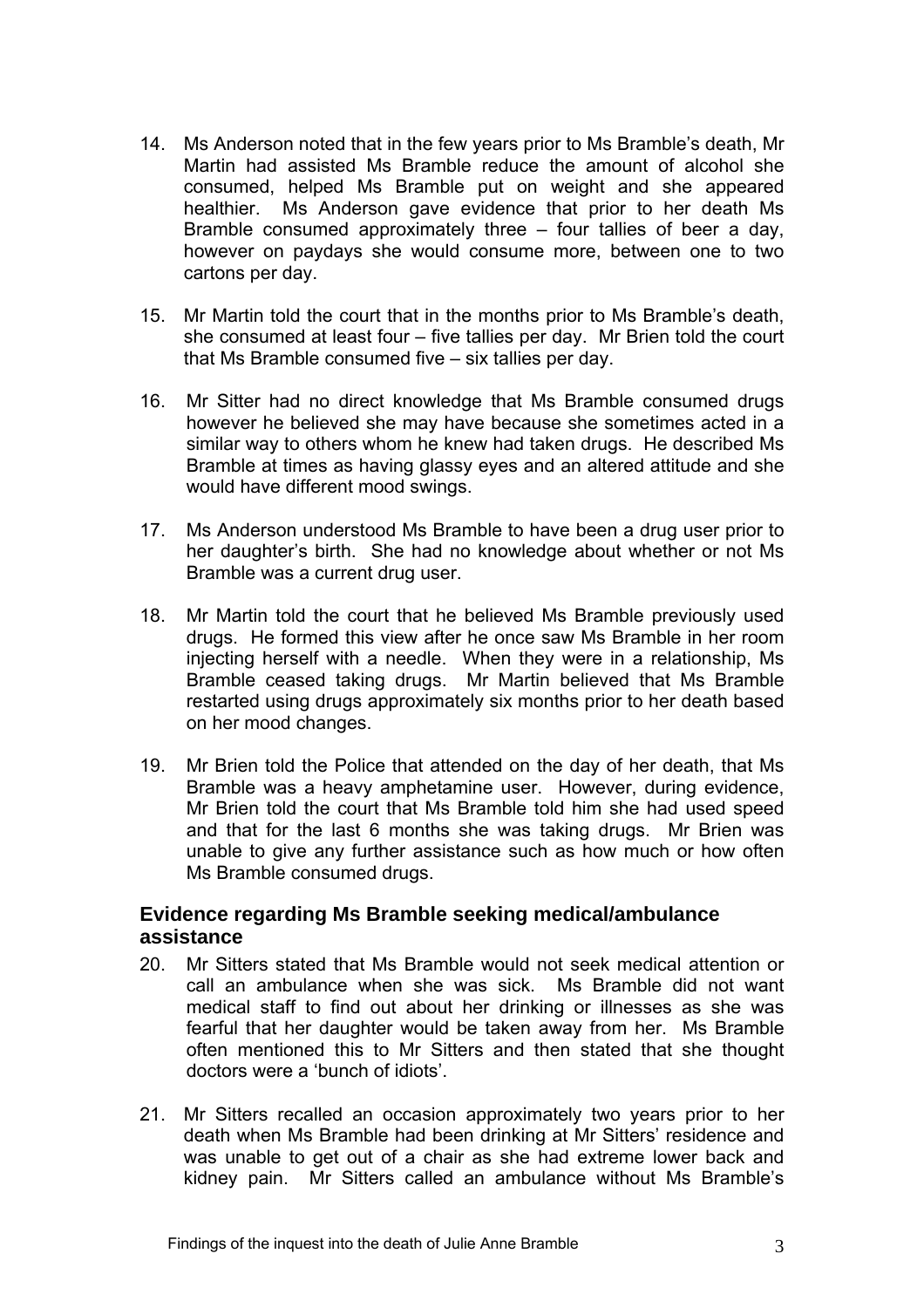knowledge and when the ambulance arrived, Ms Bramble was abusive towards paramedics and Mr Sitters and refused medical treatment.

- 22. Ms Anderson was able to recall a couple of occasions when Ms Bramble had previously been sick but was refusing to go to the doctor or have an ambulance called. Ms Anderson described Ms Bramble as being very stubborn. In evidence, Ms Anderson stated Ms Bramble did not like doctors. Ms Anderson recalled an occasion a year or two ago when an ambulance had been called for Ms Bramble and she yelled and screamed and refused to go with the ambulance officers. It is unclear whether this was the same occasion Mr Sitters also recalled or a different occasion.
- 23. Mr Brien gave evidence that he recalled calling an ambulance for Ms Bramble, without her consent, approximately 6 months prior to her death in relation to liver problems. Mr Brien recalls this occurred before he thought Ms Bramble recommenced using drugs. Whilst Ms Bramble initially refused to go with the ambulance, when they arrived she did go with them to seek medical attention.
- 24. Mr Martin was able to recall this incident but his version was that Ms Bramble had consented to the ambulance being called and that is why she went with the ambulance officers.

#### **Circumstances leading up to Ms Bramble's demise**

- 25. Mr Sitters last saw Ms Bramble on 23 March 2011. On this occasion, Ms Bramble had a chest infection and cold symptoms and a very heavy smokers cough. In evidence Mr Sitters told the court he was told by someone else that Ms Bramble had a chest infection. He did observe Ms Bramble to have flu like symptoms. Mr Sitters was unaware of whether Ms Bramble was taking any medication. Despite this illness, Ms Bramble drank almost an entire carton of Victoria Bitter that day.
- 26. Mr Martin told police on the day of her death, that he had not observed her to have used drugs in the previous five days. When he gave evidence, Mr Martin said he had no explanation for Ms Bramble's behaviour and physical appearance and assumed it was as a result of ceasing drugs however he had no direct knowledge of her using or withdrawing.
- 27. Mr Brien told police on the day of Ms Bramble's death, that Ms Bramble last used drugs four days ago and that she ordinarily went away from the home to use drugs. When he gave evidence, Mr Brien stated he could not say for sure when Ms Bramble had last consumed drugs and/or whether Ms Bramble was attempting to give up drugs. He told police that Ms Bramble had complained of a sore body during that period of time.
- 28. Ms Anderson recalls visiting Mr Bramble at her residence about four or five days prior to her death. Ms Anderson recalls that Ms Bramble was sick at the time. Ms Bramble stated she had a chest infection and she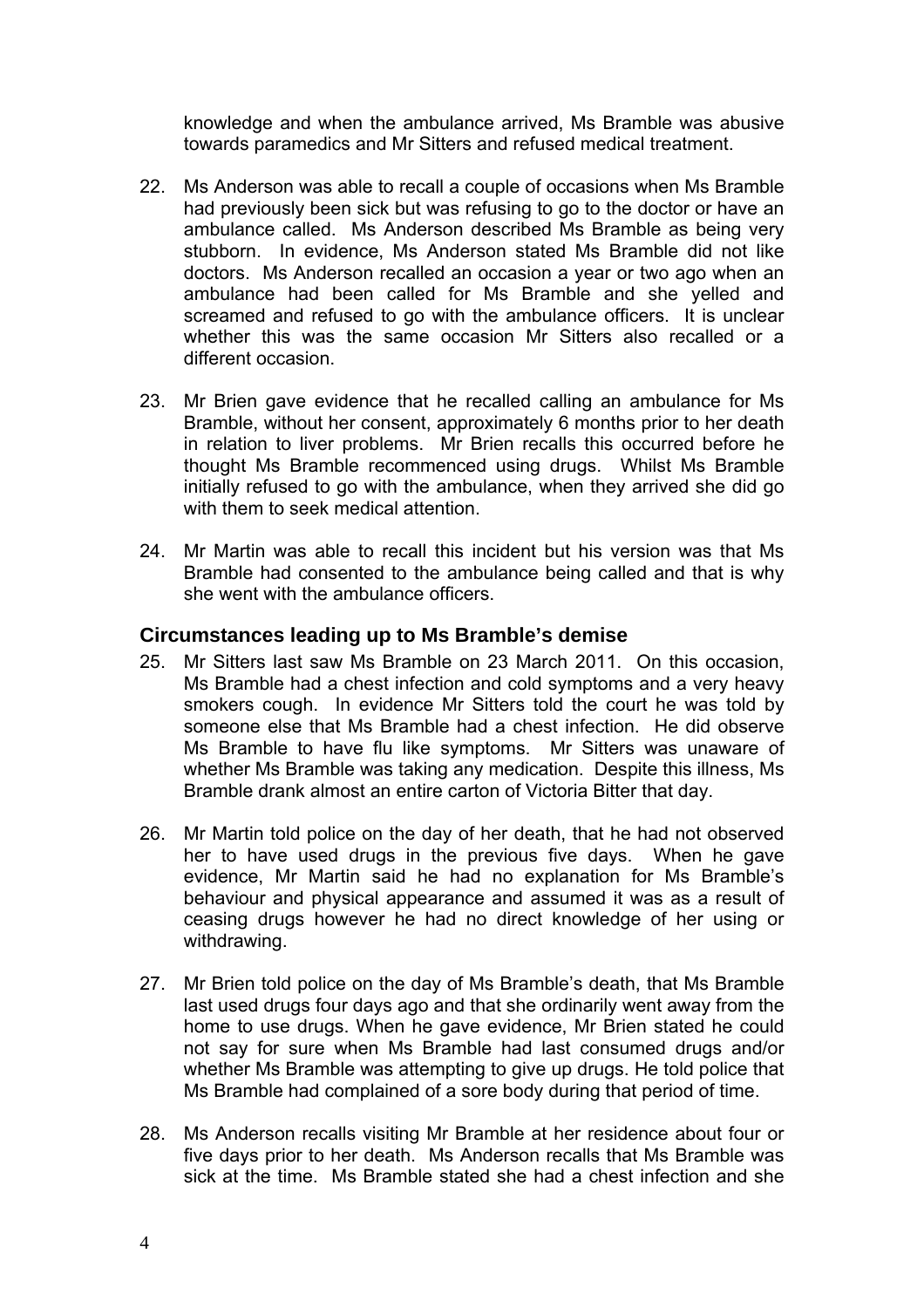was coughing, Ms Anderson thought it was like a smokers cough. Ms Anderson also observed Ms Bramble to user her asthma puffer however her usage of the puffer was the same as what it ordinarily was, after every cigarette. During this visit, Ms Bramble gave advice to Ms Anderson, trying to persuade Ms Anderson to cease taking drugs and sort out her life.

- 29. Mr Brien gave evidence that in the days leading up to Ms Bramble's death she appeared a bit sick and tired, like she had a hangover, however he did not notice any significant changes in her. Ms Bramble continued to smoke and drink as usual. Mr Brien did observe Ms Bramble to have some bruising on her arms which he believed may have been linked to intravenous drug usage.
- 30. Mr Martin told police on the day of Ms Bramble's death that in the three to four days prior to her death, Ms Bramble had a little food and a little bit of water. Everything went straight through her. Mr Martin claimed Ms Bramble was urinating and defecating in the bed. This occurred on more than one occasion. Mr Martin would assist Ms Bramble wash herself. Mr Martin was concerned about Ms Bramble and wanted to call an ambulance. Ms Bramble said no and Mr Martin did not want Ms Bramble to be angry with him. Mr Martin gave evidence that he had never seen Ms Bramble in this condition before.
- 31. When he gave evidence Mr Martin stated that Ms Bramble was 'pretty crook' in the few days before her death. Ms Bramble was able to walk around but much slower than normal. He had to assist Ms Bramble to the bath and the toilet because she was so weak. Ms Bramble attempted to consume alcohol on the day prior to her death however she was only able to consume 1/4 of a tallie.
- 32. Mr Martin stated that he asked Ms Bramble for four days straight to seek medical attention however she refused. He did not call an ambulance because he thought it would be a waste of time because Ms Bramble would refuse to go with paramedics.
- 33. There was some evidence that Ms Bramble may have been passing blood in the days prior to her death (this had also occurred on previous occasions, during one such occasion, Ms Bramble sought medical advice).
- 34. On 1 April 2011, Mr Brien and Mr Martin went into town at 9.30am. Prior to leaving, Mr Martin checked on Ms Bramble. Mr Martin observed Ms Bramble to be shaking. Mr Martin believed this was as a result of Ms Bramble 'going cold turkey' and not using drugs for four days.
- 35. Mr Martin asked Ms Bramble if she needed an ambulance. Ms Bramble indicated she did not.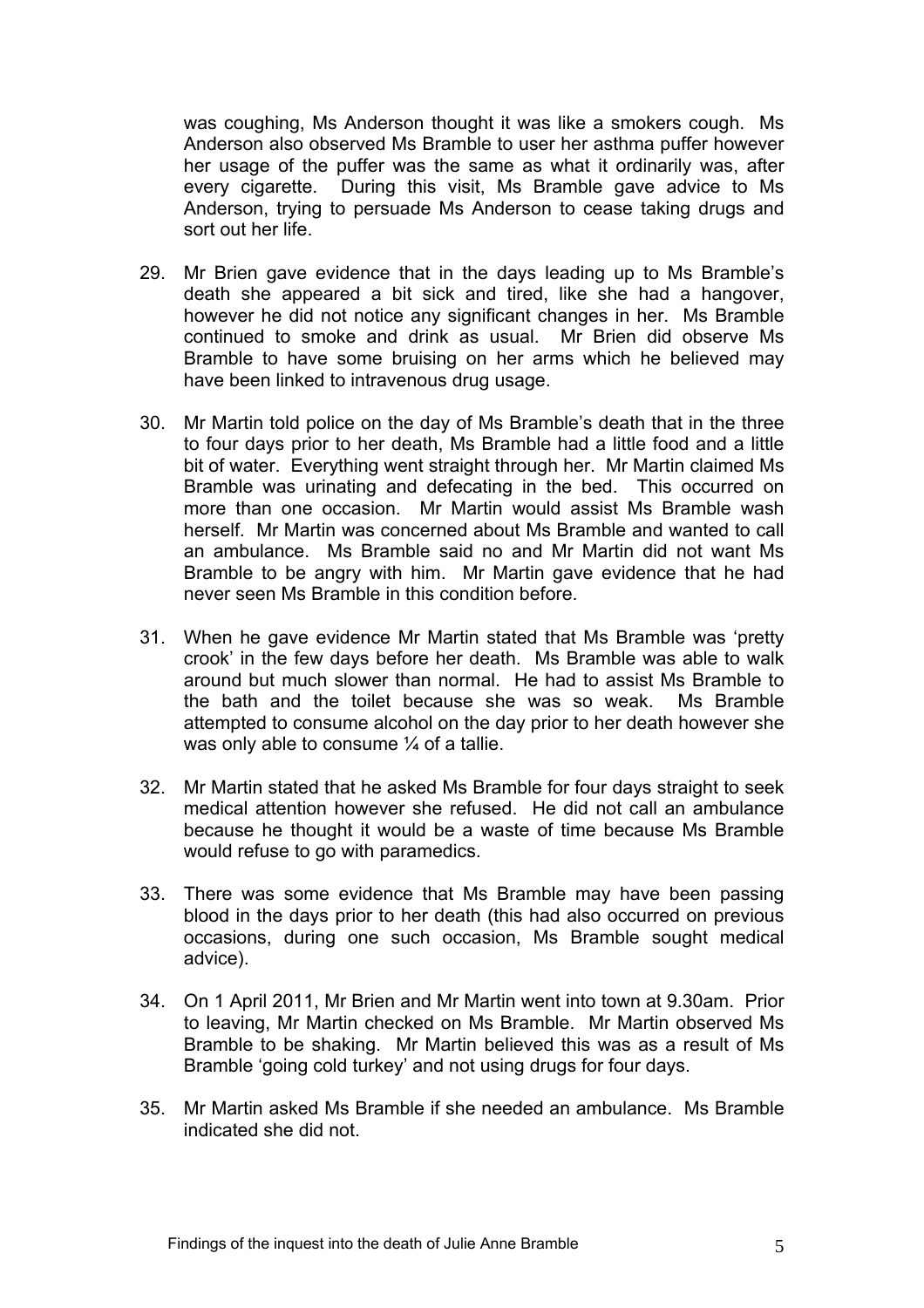- 36. Mr Martin gave evidence that when he saw Ms Bramble before leaving the residence she was sitting on her bed. Both Mr Brien and Mr Martin tried to encourage Ms Bramble to come with them to the doctor they were seeing as the doctor was also Ms Bramble's doctor.
- 37. Mr Brien says that up until their return from the doctors, he had not noticed any change in Ms Bramble. Despite this, he recalled that both he and Mr Martin tried to convince Ms Bramble to come with them to the doctors. Mr Brien recalls Ms Bramble sitting on her bed being argumentative about not wanting to go with her roommates.
- 38. Mr Brien and Mr Martin returned to the residence at approximately 11am. Mr Martin again checked on Ms Bramble. Ms Bramble was still shaking and she felt cold. Mr Martin asked Ms Bramble if he could ring an ambulance and Ms Bramble said no. Mr Martin said to Ms Bramble that her body was shutting down and she was getting cold.
- 39. Mr Martin discussed Ms Bramble's situation with Mr Brien. Mr Brien stated that if Ms Bramble did not want an ambulance then they would not call an ambulance. Mr Brien denied this conversation as having occurred.
- 40. Ms Anderson recalls being called by Mr Sitter, her previous partner, about an hour or so prior to being told that Ms Bramble had died. Mr Sitter told Mr Anderson that Mr Martin had contacted Mr Sitter because Ms Bramble was sick and arguing with Mr Martin about going to the hospital and would not go or listen to Mr Martin. Ms Anderson left her friend's house and returned home, intending to go to Ms Bramble's residence however when she returned home, Ms Anderson was told that Ms Bramble had died. In evidence, Ms Anderson stated that Mr Sitters had asked her to come around and have a drink with Ms Bramble to calm her down and get her to the doctors. Mr Martin said he tried to get a hold of Ms Anderson as he believed she may have been the one person who may have been able to convince Ms Bramble to get medical attention.
- 41. After returning to the house and briefly speaking with Ms Bramble, Mr Martin watched TV and when he returned to Ms Bramble later he noticed she was 'guzzling'. Ms Bramble was moving but not able to talk. Mr Martin identified that Ms Bramble was significantly unwell and because she could not talk, he asked Mr Brien to call an ambulance.
- 42. Mr Brien told police that after he and Mr Martin arrived home at 11am, Mr Martin went to speak to Ms Bramble. Mr Martin came out of the bedroom and told Mr Brien that Ms Bramble was not breathing properly. Mr Brien called an ambulance and followed their directions. This was the first time that Ms Bramble had appeared like this.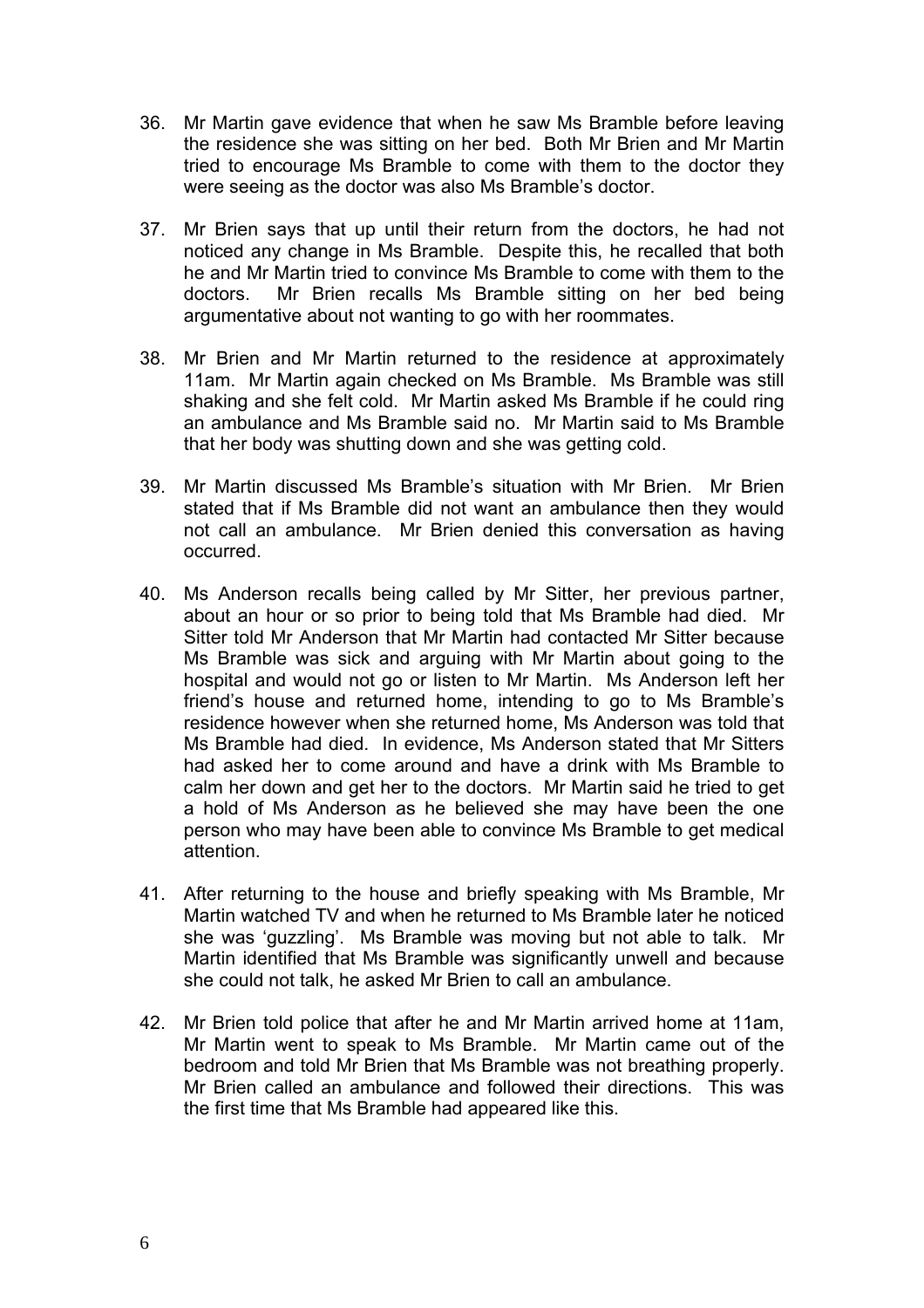#### **000 call and QAS attendance**

- 43. A 000 call was received by QAS at 12:41:55 pm. Mr Brien advised that Ms Bramble was getting off drugs and was not breathing properly. He stated that they had tried to wake Ms Bramble up but she did not comprehend what they were saying. Mr Brien was adamant Ms Bramble had not taken any drugs and was withdrawing. He confirmed that Ms Bramble was conscious and breathing (like an asthma type of breathing) however she was not completely awake and could not talk. Mr Brien described Ms Bramble as being cold, clammy and pale.
- 44. A unit was assigned to attend the scene at 12:44:17pm. This was the unit containing Advanced Care Paramedic (ACP) Becker and Student ACP Wilkinson. They departed for the scene, on code 1, at 12:45:14pm.
- 45. Mr Brien contacted 000 again at 12:48:13 to advise that Ms Bramble had deteriorated by passing out and she was currently unconscious. When Mr Brien was asked if Ms Bramble was breathing, he responded 'no'. He was then given some instructions to determine if Ms Bramble was breathing to which he replied 'very slightly'. Mr Brien again indicated that Ms Bramble had not overdosed and she 'hasn't had anything'. Mr Brien was given instructions to perform CPR which he did until the paramedics arrived. Mr Brien noted immediately prior to the paramedics arrival that Ms Bramble was gurgling. He can be heard on the 000 call telling paramedics that Ms Bramble stopped breathing five minutes ago and he had been doing CPR for two minutes.
- 46. ACP Becker and Student ACP Wilkinson arrived at the residence at 12:51:51pm. Student ACP Wilkinson observed a male performing CPR on Ms Bramble who was lying on a bed. She observed that the mattress was springy and the CPR being performed appeared to be inadequate.
- 47. Student ACP Wilkinson asked how long Ms Bramble had not been breathing. The male stated that Ms Bramble had been short of breath and then stopped breathing. He had checked for a pulse but could not find one. The male then began doing CPR, which he had been doing for approximately three minutes prior to the arrival of the QAS. Student ACP Wilkinson and the male moved Ms Bramble onto the floor in the lounge room because the bedroom was extremely cluttered.
- 48. During the entire time of the involvement by paramedics, Ms Bramble remained unconscious with no obvious signs of life. Her pupils were bilaterally fixed and dilated with no respirations, no pulse and asystole. Resuscitation efforts were ceased at 1.15pm and ICP Searle declared life extinct at 1.17pm.
- 49. The men told the ambulance officer that Ms Bramble had a history of drug use however she had been trying to stay clean for the sake of her daughter.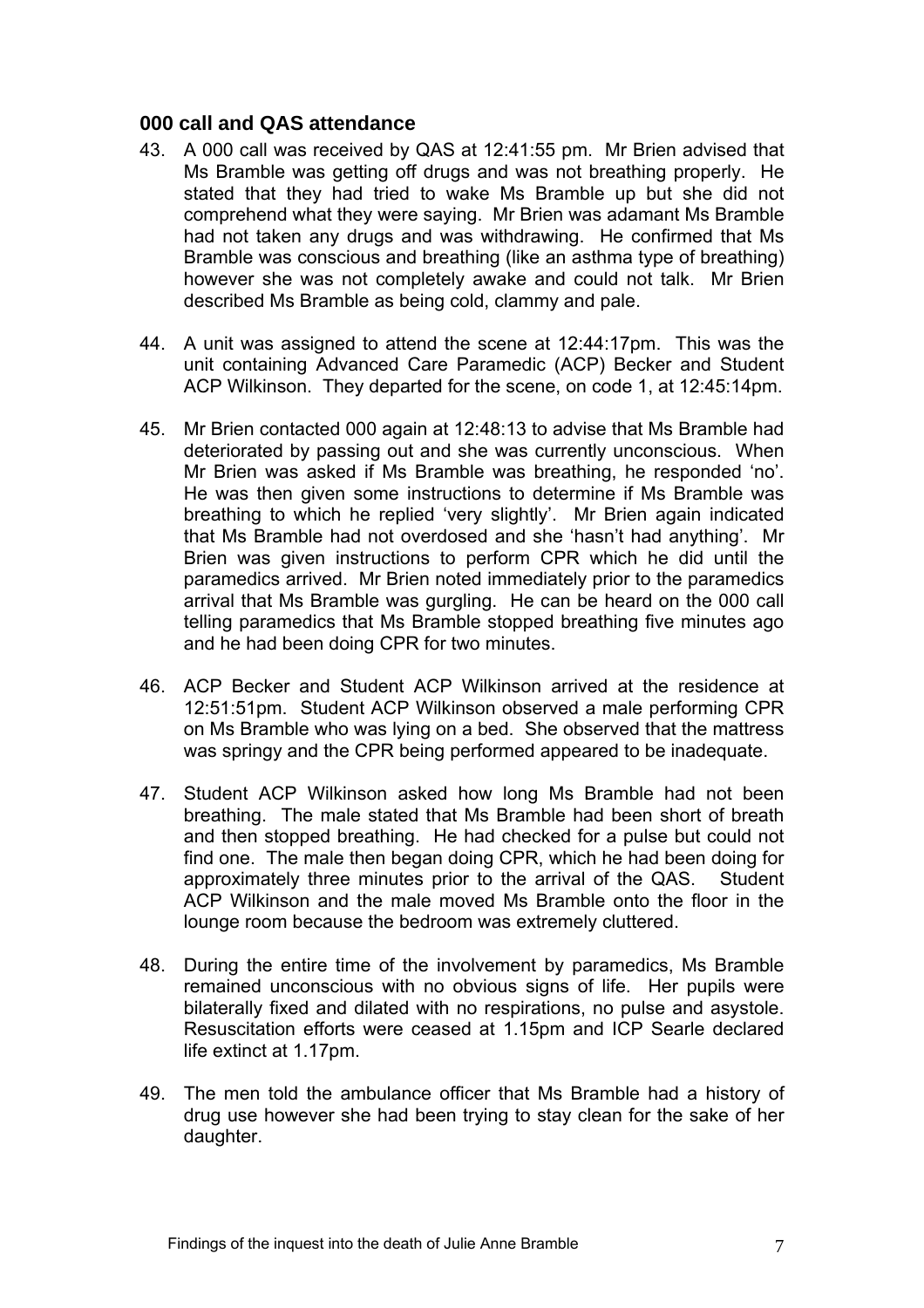### **Police attendance**

50. Following Ms Bramble being declared deceased, police attended the residence. Both Mr Brien and Mr Martin provided information voluntarily to the police. These versions were noted in police notebooks. Both Mr Brien and Mr Martin signed the relevant notebooks. Mr Brien and Mr Martin were approached by police to provide a detailed statement of their knowledge of Ms Bramble's death. Both Mr Brien and Mr Martin elected not to provide a statement to police.

### **Autopsy findings**

- 51. An external and full internal post mortem examination was conducted by Dr Ashby on 7 April 2011. Dr Ashby noted that Ms Bramble was normally nourished. Dr Ashby observed hardened veins right brachial fossa (elbow crook) with one visible injection mark. Dr Ashby noted Ms Bramble's tongue was dry, furred and cyanosed and her teeth were in poor condition. Dr Ashby reported Ms Bramble's heart showed mild coronary artery atheroma. There is a myocarditis with abscess formation and areas of more diffuse inflammation. Micro-organisms were seen.
- 52. Dr Ashby noted that Ms Bramble's lungs had suppurative pneumonia with areas of septic infarction. There were colonies of micro-organisms and foreign debris. Also, changes to suggest a smoking habit of cannabis, focal oedema. Adult respiratory distress areas. Dr Ashby observed Ms Bramble's kidneys had abscesses and septic embolisation proximal renal tubule necrosis.
- 53. Toxicological analysis noted the following:

| Alcohol:                                             | Not detected (less than<br>10mg/100ml) |
|------------------------------------------------------|----------------------------------------|
| Amphetamine:                                         | Detected $(< 0.005 \text{mg/kg})$      |
| Methylamphetamine:                                   | $0.05$ mg/kg                           |
| Diazepam:                                            | Approx 0.02 mg/kg                      |
| Nordiazepam:                                         | Approx 0.1 mg/kg                       |
| Paracetamol:                                         | Detected $(< 10$ mg/kg)                |
| 11-nor∆9 tetrahydrocannabinol-9-<br>carboxylic acid: | Detected                               |

54. Dr Ashby was of the opinion that Ms Bramble died from septicaemia due to or as a consequence of complications of attempted withdrawal from methylamphetamine. Dr Ashby believed that some of the withdrawal complications could have been increased parasympathetic activity with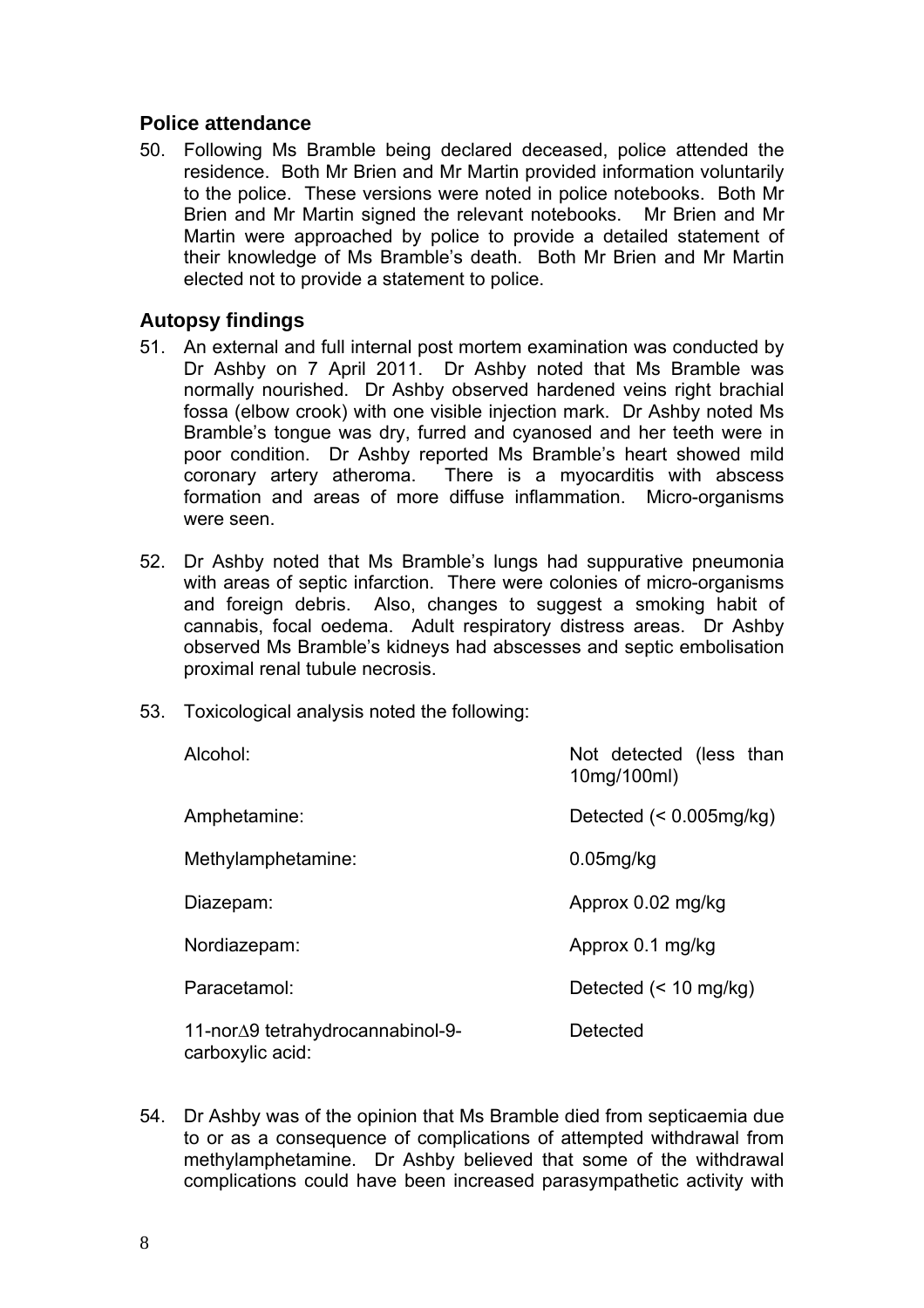diarrhoea and vomiting. Other possible causes of the septicaemia could be disseminated intravascular coagulation or residual problems from intravenous amphetamine use namely rhabdomyolysis.

#### **Expert reports**

- 55. An expert report was provided by Dr Hall, a Forensic Medical Officer from the Clinical Forensic Medicine Unit examining the toxicology results and Ms Bramble's cause of death. Dr Hayllar, the Clinical Director of the Alcohol and Drug Service in the Metro North Health Service District also provided a report.
- 56. Dr Hall noted that the ratio between the amphetamine and methylamphetamine in Ms Bramble's toxicology results indicate that the amphetamine was as a result of the breakdown of methamphetamine and the methamphetamine present is as a result of taking the drug itself. Dr Hall reported that both methylamphetamine and amphetamine undergoes post-mortem redistribution and the levels found in Ms Bramble may have been lower. Dr Hall gave evidence that this suggested Ms Bramble had recently used methylamphetamine, probably 24 to 48 hours prior to her death.
- 57. Dr Hayllar noted that the concentrations of methamphetamine and amphetamine, having regard to the limitations in interpreting levels in post mortem samples suggest recent use with no evidence of intoxication or overdose.
- 58. Dr Hall indicated that amphetamines are taken by recreational drug uses for their stimulant effect on the central nervous system, namely euphoria, excitement, reduced fatigue, raised self-esteem, increased energy, increased alertness, increased attentiveness and greater concentration, but it can equally result in irritability, restlessness and aggression, as well as loss of appetite and insomnia. Mild to moderate use can be associated with a paranoid psychosis, with persecutory ideas, delusions, and hallucinations in the peripheral vision but these are more common at higher levels. These symptoms may persist for some time after the drug has cleared from the person's body.
- 59. Dr Hall reported that as the effects of amphetamine use wear off, a rebound effect ensues with extreme fatigue and falling asleep, which may be potentiated by the effects of monotonous activities. In users habitually taking large doses with high blood levels, these rebound effects may occur while significant blood levels of the drug are in the system. Tolerant individuals have more severe withdrawal symptoms.
- 60. Dr Hayllar noted that the information provided about Ms Bramble's amphetamine use is very limited: 'heavy' is a broad description and certain features of amphetamine use need to be considered. Typically, it is an intermittent pattern of use, characterised by between one and a few days of use followed by larger periods without use.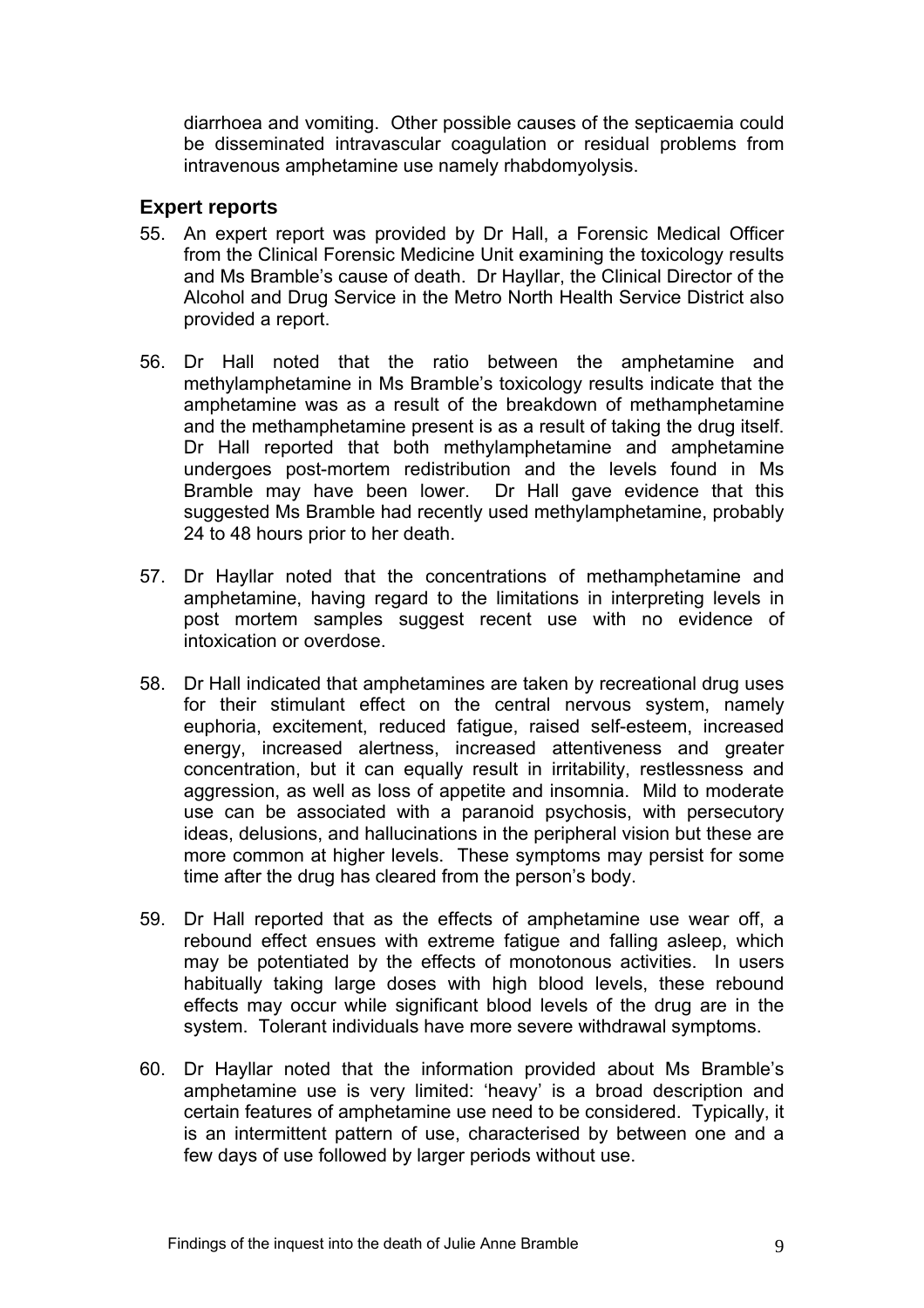- 61. Dr Hall noted that the literature does not refer to deaths as a result of amphetamine withdrawal. The effect of withdrawal from the amphetamines, or abstinence syndrome, is described as a 'crash' where the person experiences profound fatigue, often sleeping for days, followed by a period of 'normality', then developing craving for amphetamine. This often follows a period of relative 'bingeing' on the drug, with repetitive dosing. Although there may be a potential risk of pneumonic aspiration, the subject is not intoxicated so there is no risk of protective reflexes being compromised, thus this outcome is unlikely. Most subjects simply sleep the effects off and return to 'normality'.
- 62. Dr Hayllar reported that amphetamine withdrawal is divided into three stages: crash, withdrawal and extinction. The crash typically may last 48 hours, withdrawal then lasts two - four days and extinction may endure for weeks. Symptoms of amphetamine withdrawal are typically fatigue, lethargy, appetite disturbance, depression, irritability, psychomotor retardation or agitation and strong craving.
- 63. Dr Hayllar also noted that in order of withdrawal severity across the substances, given an equivalent level of dependence, alcohol can be ranked as most severe, with potential life threatening complications of seizures and delirium tremens, sudden benzodiazepine withdrawal may also be complicated by seizures, next opioid withdrawal which is described as being like a severe dose of influenza, then come amphetamine and cannabis withdrawal which are generally accompanied by relatively mild physical symptoms, although mental distress may be considerable.
- 64. Dr Hayllar gave evidence alcohol withdrawal signs are a state of arousal, sweaty, hypertensive, agitated, vomiting, and diarrhoea. The worst symptoms occur two – three days after alcohol is ceased. Dr Hayllar stated that it is possible some of Ms Bramble's symptoms may have been as a result of alcohol withdrawal however if she had been drinking up until the day she died then her symptoms would not fit with alcohol withdrawal.
- 65. Dr Hall noted that the presence of diazepam and nordiazepam could be explained by the use of diazepam alone (nordiazepam is the active metabolite of diazepam). He reported that diazepam exhibited postmortem redistribution thus making the interpretation problematic. As the levels were not high, Dr Hall opined that the ingestion was not recent.
- 66. Dr Hall reported that the level of paracetamol was low and unlikely to have contributed to Ms Bramble's death.
- 67. Dr Hall noted the presence of 11-nor∆9 tetrahydrocannabinol-9 carboxylic acid. He noted this tended to accumulate in the body with repeated use of cannabis and because of its long elimination half-life it may persist many days and even weeks after ceasing use.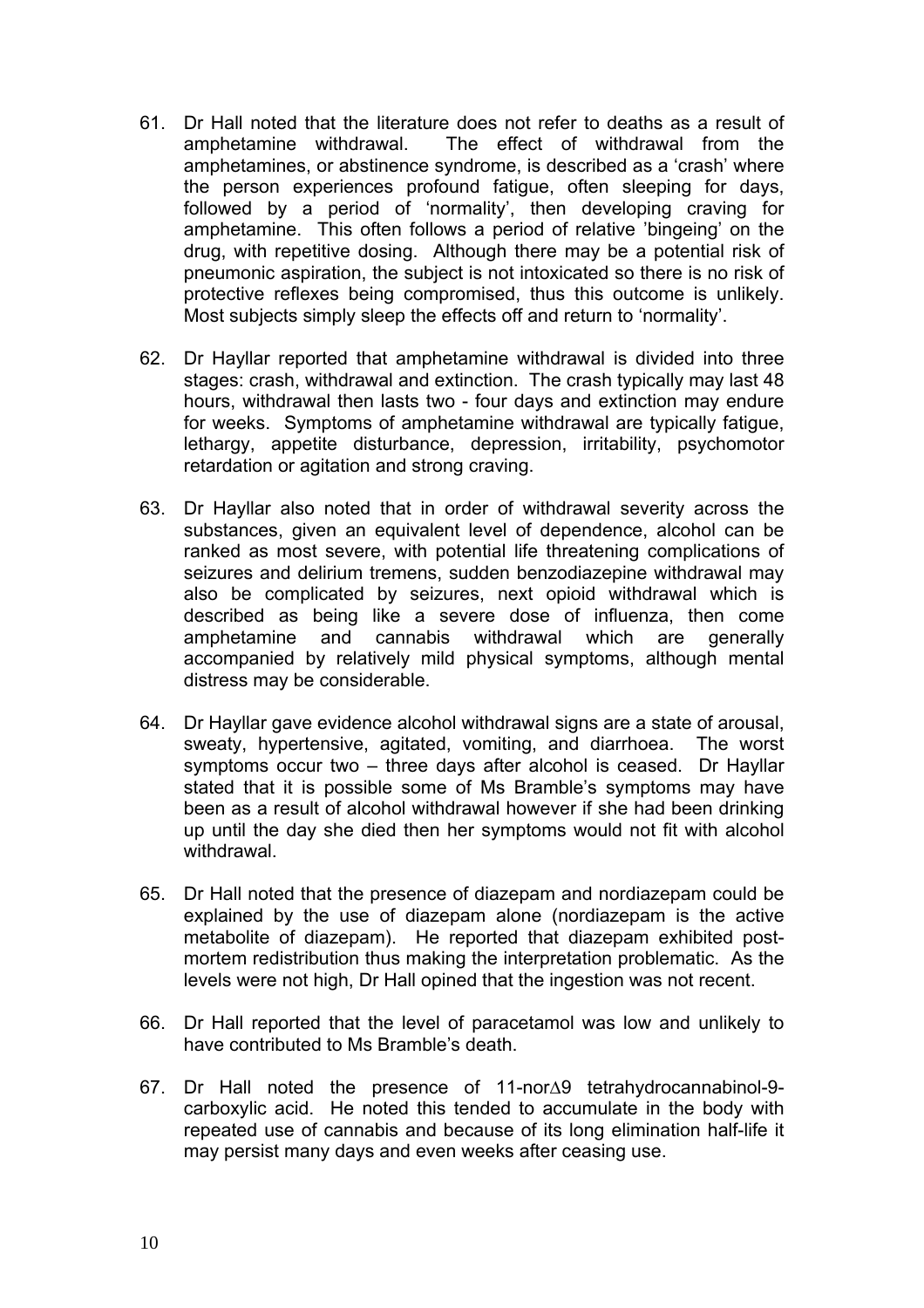- 68. Dr Hall opined that the history that Ms Bramble had last consumed amphetamines four days previously could be true however post mortem redistribution particularly with respect to cartoid blood (where the sample from Ms Bramble was taken) with the absence of urine levels makes estimation of time frames difficult.
- 69. Dr Hall noted that the description (provided by Mr Brien and Mr Martin to police following her death) of Ms Bramble's general condition in the days preceding her death is such that it may be stated she was in the withdrawal phase after taking methylamphetamine, with lethargy, and appearing to be bed-bound for some days. This does not suggest she was 'giving up' amphetamines; it represented the abstinence syndrome commonly seen with amphetamine use.
- 70. Dr Hayllar reported that the very limited lay description of Ms Bramble's state over the four – five days prior to her death made it difficult to comment definitively on the nature of her experience, however the impression Dr Hayllar gained was that Ms Bramble had a progressive and catastrophic illness rather than the crash and withdrawal described by someone ceasing amphetamine use. He also gave evidence that the symptoms fit more with an infective process than alcohol withdrawal.
- 71. The different versions provided by Mr Brien (that Ms Bramble was tired appeared 'hung-over' but otherwise fine up until the ambulance was called) and Mr Martin (that Ms Bramble was deteriorating over a number of days) were put to Dr Hall and Dr Hayllar. Both agreed that Mr Martin's version was more consistent with Ms Bramble suffering from septicaemia. Both Dr Hall and Dr Hayllar gave evidence it would be difficult to explain the sudden deterioration as suggested by Mr Brien. Dr Hall commented that a person would not deteriorate rapidly within two hours unless they were suffering from meningococcal.
- 72. Dr Hayllar stated that the version provided by Mr Martin would not fit with the pattern of either alcohol or methylamphetamine withdrawal.
- 73. Dr Hall believed Ms Bramble was suffering from an infective process, with possible diarrhoea and perhaps even a urinary tract infection as she was incontinent of urine and faeces. The description provided by Mr Martin of 'cold and shaking' may represent rigors secondary to fever.
- 74. Dr Hall noted Ms Bramble's appearance at autopsy was of dehydration with a dry, furred mouth and desiccated tissues. The presence of a 'bone marrow needle' (or interosseous cannula) suggests that QAS personnel could not access a vein, either due to previous damage and scarring from long-term intravenous drug use, or because of venous shut down secondary to dehydration and/or septic shock or a combination of both.
- 75. Dr Hall was of the view that the histological findings at autopsy strongly suggest septicaemia, with widespread infection and abscess formation,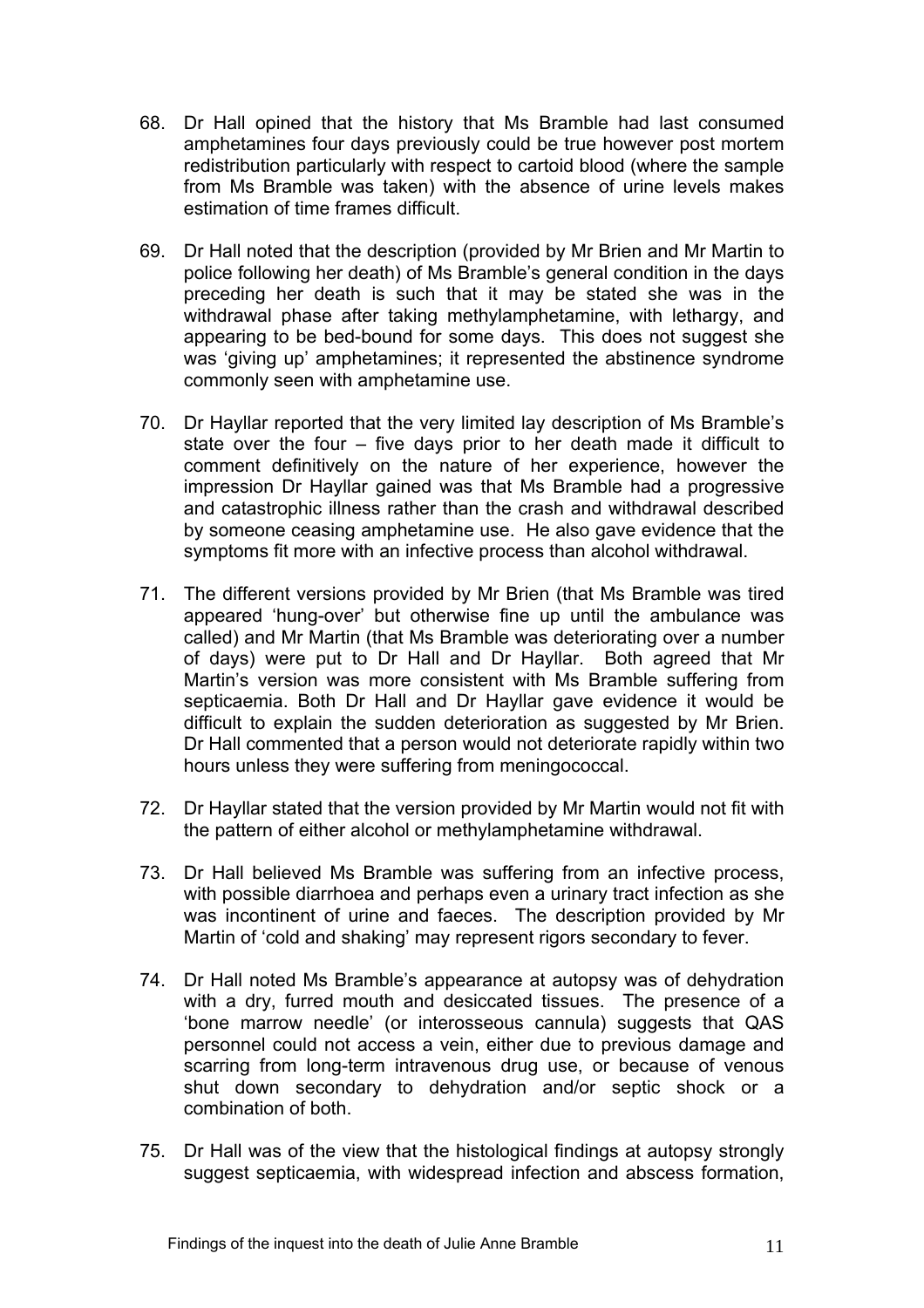particularly involving heart, lung and kidneys. There is no suggestion as to primary focus, however in intravenous drug users there is a high risk of sepsis as a result of unhygienic injection practices and no guarantee that drugs are contaminant-free. Ms Bramble was also noted to have poor dentition which could contribute as a potential infective source. Other sources of septicaemia include urinary tract infection, gastroenteritis.

- 76. Dr Hayllar reported that there was little doubt from the autopsy findings that Ms Bramble's cause of death was septicaemia and injection drug use is the most plausible antecedent. Poor dental hygiene is a remote possibility as is pneumonia, either primary or secondary to orthostasis (lying in bed contributing to poor clearance of secretions) or aspiration with regurgitation of gastric contents into the lungs.
- 77. Both Dr Hall and Dr Hayllar agreed that the evidence of Ms Bramble passing blood in the last week could have been haemorrhoids or infective causes. They also agreed that if Ms Bramble had a chest infection this could also have developed into septicaemia.
- 78. Dr Hayllar was of the opinion septicaemia provided a coherent explanation for Ms Bramble's illness leading up to death. She suffered a devastating process with prostration, anorexia, incontinence, shaking and coldness as she developed circulatory collapse. Dr Hayllar was surprised Ms Bramble was able to respond to the question of whether she wanted an ambulance called in the hours leading up to her death.
- 79. Dr Hall reported that it was difficult to state that the infective processes occurred as a result of withdrawal from amphetamines, when there is little available in the literature to point to toxic reactions from acute amphetamine withdrawal, indeed, in the clinical picture there is little to suggest anything different from normal amphetamine use, and the 'crash' phase associated from short term abstinence.
- 80. Dr Hall noted in his report that his opinion was that the cause of death should not be due to or as a consequence of withdrawal but instead 'complications of intravenous methamphetamine abuse' would be more appropriate.
- 81. Dr Hayllar suggested that the phrase 'amphetamine withdrawal' creates an expectation of an illness that is unlikely to be of relevance in Ms Bramble's death, and a withdrawal state, if it existed, played a minimal role in her death.
- 82. Both Dr Hall and Dr Hayllar were critical of the lack of action taken by Ms Bramble's roommates. Dr Hayllar was of the view that Ms Bramble was unable to care for herself and little or no regard should have been paid to her own wishes. He was also of the view that if the ambulance had been called earlier and the right treatment been provided, Ms Bramble may have survived.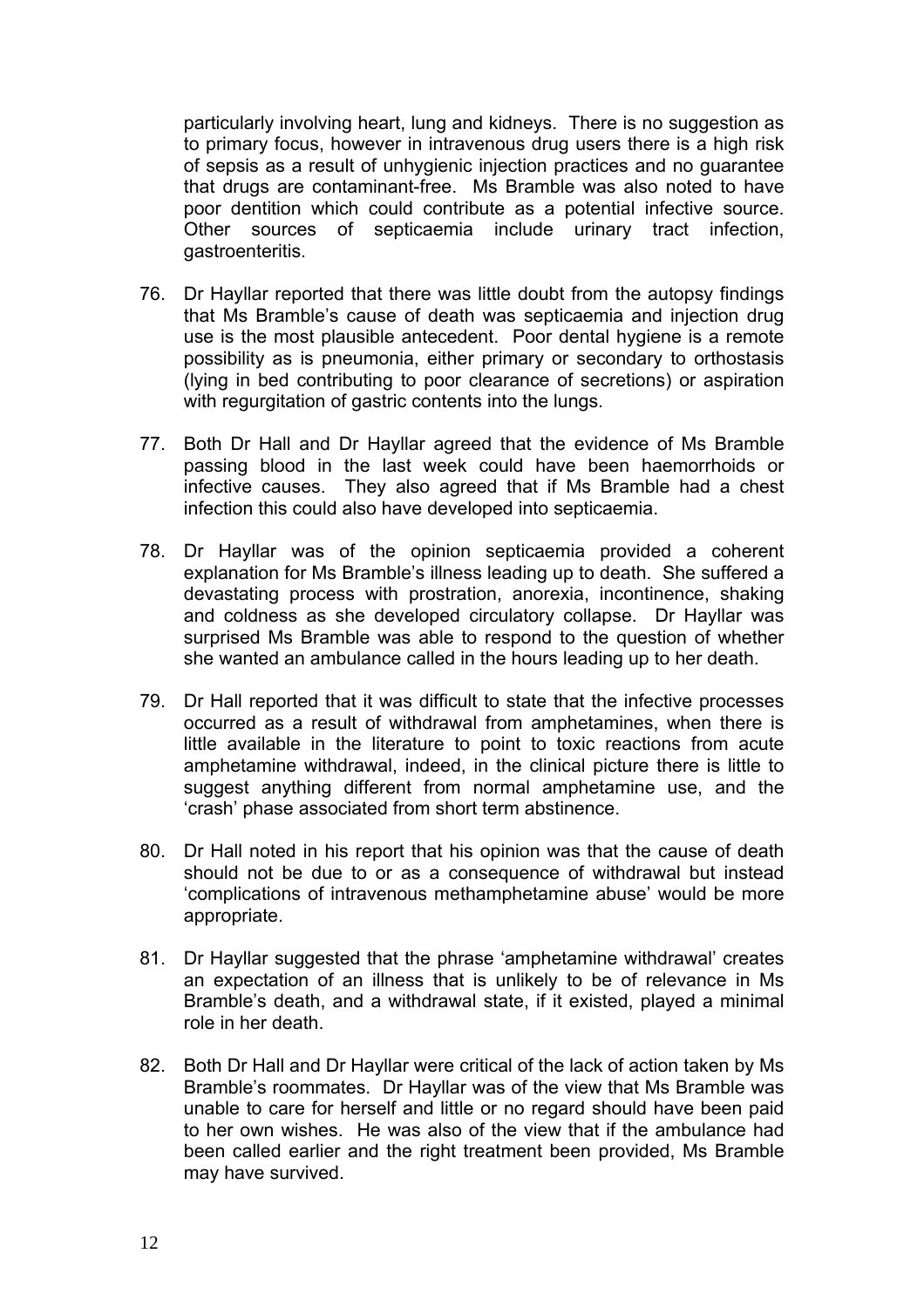83. Both Dr Hall and Dr Hayllar gave evidence that any person wishing to cease taking alcohol or drugs should seek professional help. Initially a person should approach their general practitioner or hospital for assistance and referral to various programs. At the very least, a medical practitioner can provide information about what symptoms to expect and signs to be aware of suggesting further medical attention should be sought.

#### **Findings on the evidence**

- 84. There is little evidence regarding Ms Bramble's drug use. No witness was able to offer any information about Ms Bramble recent use and the amount consumed. There is also very little evidence that Ms Bramble was attempting to 'detox' from drugs. Mr Martin's version regarding Ms Bramble's deterioration is preferred over Mr Brien's in light of the medical evidence.
- 85. It would appear that Mr Brien and Mr Martin did little to ascertain the cause of Ms Bramble's deterioration. They both appear to have made an assumption that Ms Bramble was detoxing from drugs because Ms Bramble had never presented like this previously. It is very likely that Ms Bramble was actually suffering the severe effects of an infective process that was spreading throughout her body.
- 86. There is no doubt that medical assistance should have been sought prior to Ms Bramble's death. Seeking such assistance may very well have prevented her death.
- 87. There was evidence that an ambulance had, previous to this week, been summonsed for Ms Bramble and she had refused to receive medical treatment however on at least one other occasion she had received medical attention from an ambulance. There is also evidence that Ms Bramble saw her general practitioner for numerous ailments over the years.
- 88. Mr Martin was concerned and wanted to call an ambulance for Ms Bramble for a number of days. Both Mr Brien and Mr Martin attempted to have her attend her general practitioner which suggests both were aware her deteriorating condition required medical attention and that she was known to attend her general practitioner when needed.
- 89. Given Ms Bramble's deteriorating state, her wishes for an ambulance not to be called should have been disregarded and an ambulance called. At the worst, if Ms Bramble had then refused medical attention then the position would have been the same however there was the real potential that Ms Bramble may have accepted medical attention when it arrived.
- 90. There is no evidence to suggest that Ms Bramble's septicaemia was caused as a result of withdrawing from drugs. There are a number of possible causes of Ms Bramble's septicaemia, such as poor dental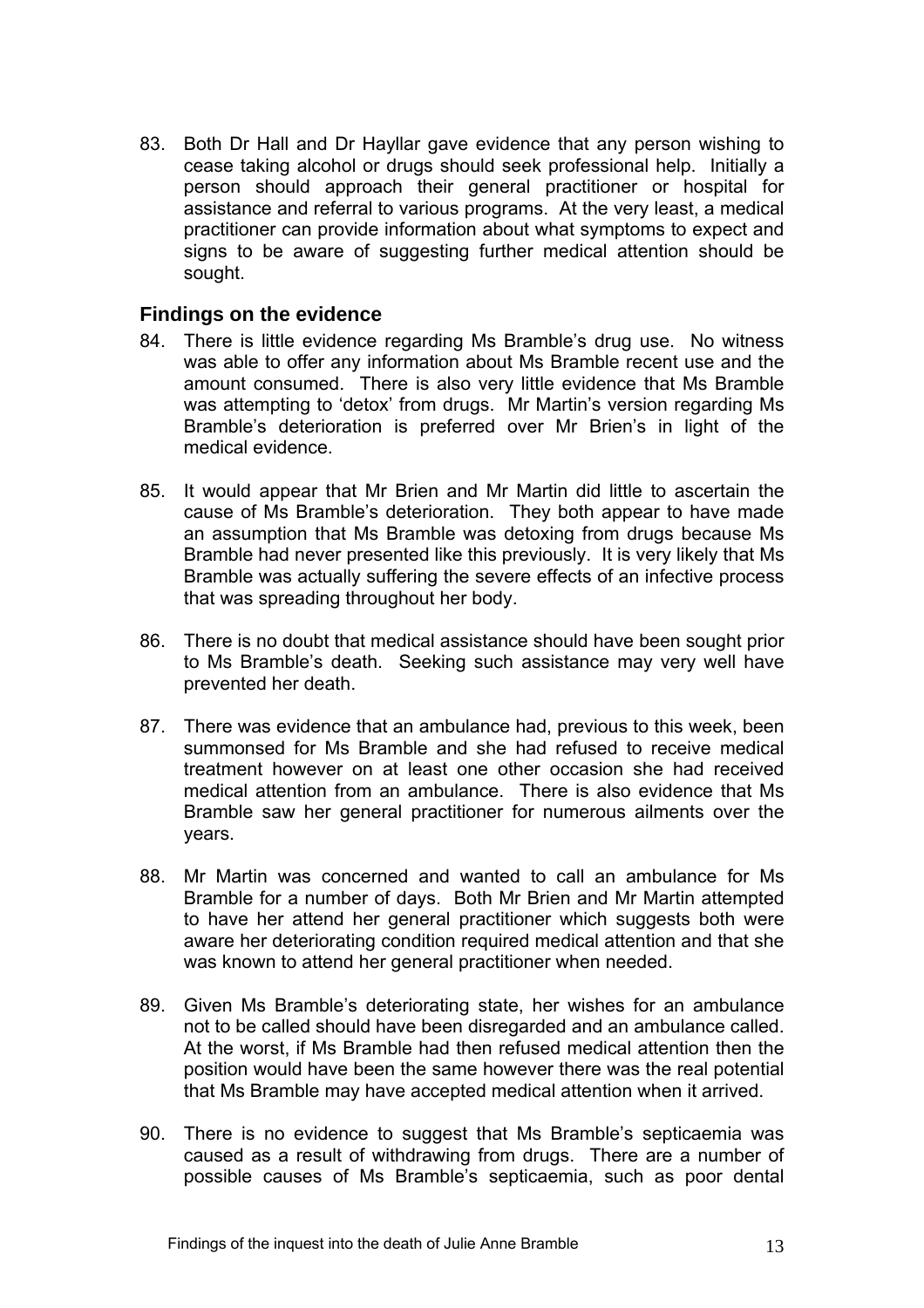hygiene, a possible chest infection, a possible bowel infection and unhygienic injection practices. There is no way to ascertain now, which of these possibilities, or whether a combination of these possibilities, was the cause of the septicaemia.

# *Findings required under section 45*

I make the formal findings:

- a. The identity of the deceased was Julie-Anne Bramble;
- b. The date of death was 1 April 2011;
- c. The place of death was at 31 Childers Road, Bundaberg;
- d. The formal cause of death was septicaemia; and Ms Bramble died as a result of suffering from an infective process that was untreated. The cause of the infective process is unable to be identified. Had Ms Bramble received appropriate medical attention, her death may have been prevented. An underlying circumstance was likely complications of intravenous methamphetamine abuse.

# **Referral**

- 91. Section 48(2) of the Act gives a coroner discretion to give information to the Director of Public Prosecutions (DPP) if the coroner reasonably suspects a person has committed an indictable offence. The threshold provided for in section 48(2) of the *Coroners Act 2003* is reasonably low. From the information obtained whilst investigating Ms Bramble's death, a coroner only needs to reasonably suspect a person has committed an indictable offence.
- 92. The evidence Mr Brien and Mr Martin gave at the inquest has not been considered in determining whether or not they should be referred to the DPP.
- 93. A coroner does not need to be satisfied that the elements of the offence have been met; the standard for a referral to the DPP is much lower than that. A coroner's state of mind does not need to be such that they are satisfied of an offence having been committed, or convinced that an offence has been committed. The coroner need only have a reasonable suspicion that an offence has been committed. A reasonable suspicion must be based on grounds that are reasonable in the circumstances.
- 94. Legislation provides sanctions for the failure to supply necessaries and negligent acts causing harm however both of these offences require a person to have a 'duty' to the person injured and do not relate to death, they relate more to harm or permanent injury at best.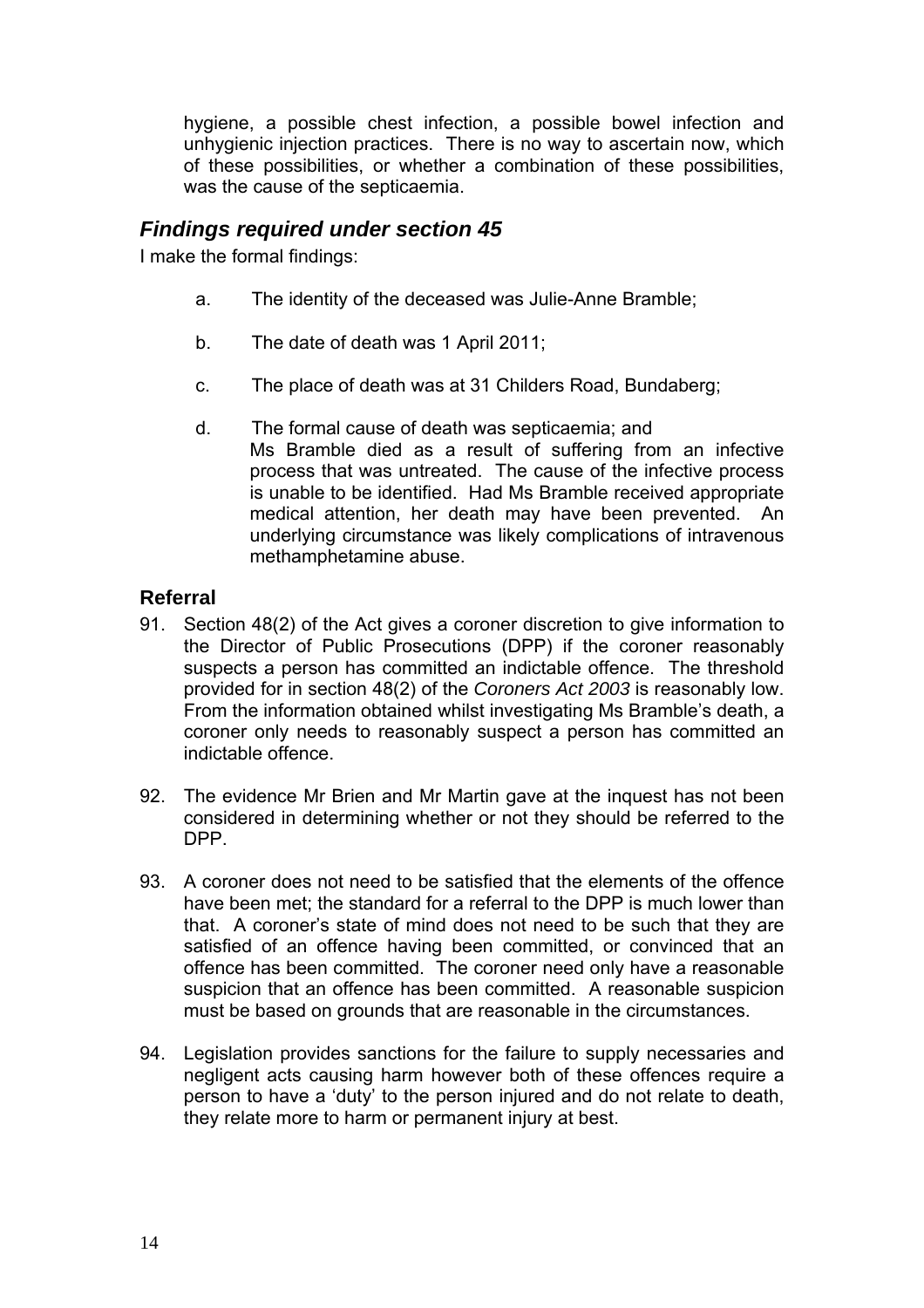- 95. The relevant criminal offence in the circumstances of Ms Bramble's death, if a duty is established, is manslaughter (sections 302 and 303 of the *Criminal Code Act 1899)*.
- 96. The negligence necessary to establish a criminal charge is greater than that required in a civil case. The test as to criminal liability is set out in *R v Bateman* (1925) 94 LJKB 791 where Hewart LCJ said:

*In explaining to juries the test which they should apply to determine whether the negligence in the particular case amounted or did not amount to a crime, judges have used many epithets, such as culpable, criminal, gross, wicked, clear, complete. But, whatever epithet be used, and whether an epithet be used or not, in order to establish criminal liability the facts must be such that, in the opinion of the jury, the negligence of the accused went beyond a mere matter of compensation between subjects and showed such disregard for the life and safety of others as to amount to a crime against the State and conduct deserving punishment…..It is desirable that, as far as possible, the explanation of criminal negligence to a jury should not be a mere question of epithets. It is in sense a question of degree and it is for the jury to draw the line, but there is a difference in kind between the negligence which gives a right to compensation and the negligence which is a crime.* 

- 97. In order to establish manslaughter by criminal negligence, it is sufficient if the prosecution shows that the act which caused the death was done by the accused person consciously and voluntarily, without any intention of causing death or grievous bodily harm but in circumstances which involved such a great falling short of the standard of care which a reasonable man would have exercised and which involved such a high risk that death or grievous bodily harm would follow that the doing of the act merited criminal punishment: *Nydam v R* [1977] VR 430.
- 98. In *R v Pesnak* [2000] QCA 245 a husband and wife (the Applicants) were charged with the manslaughter of their friend on the basis of criminal negligence in not obtaining medical assistance. The deceased came to stay in a caravan in their backyard where she voluntarily commenced a 21 day spiritual cleansing program conducted by the husband with the assistance of his wife. It involved a fast of seven days without food or fluid followed by 14 days with some fluid. While she was undergoing this program she suffered a stroke, acute renal failure and ischemia of the right foot which led to pneumonia from which she died. The husband and wife were criminally negligent in not obtaining medical assistance for the victim until it was too late. The absence of any intention was irrelevant. The 'criminal negligence' was that the victim was in their care. The Court said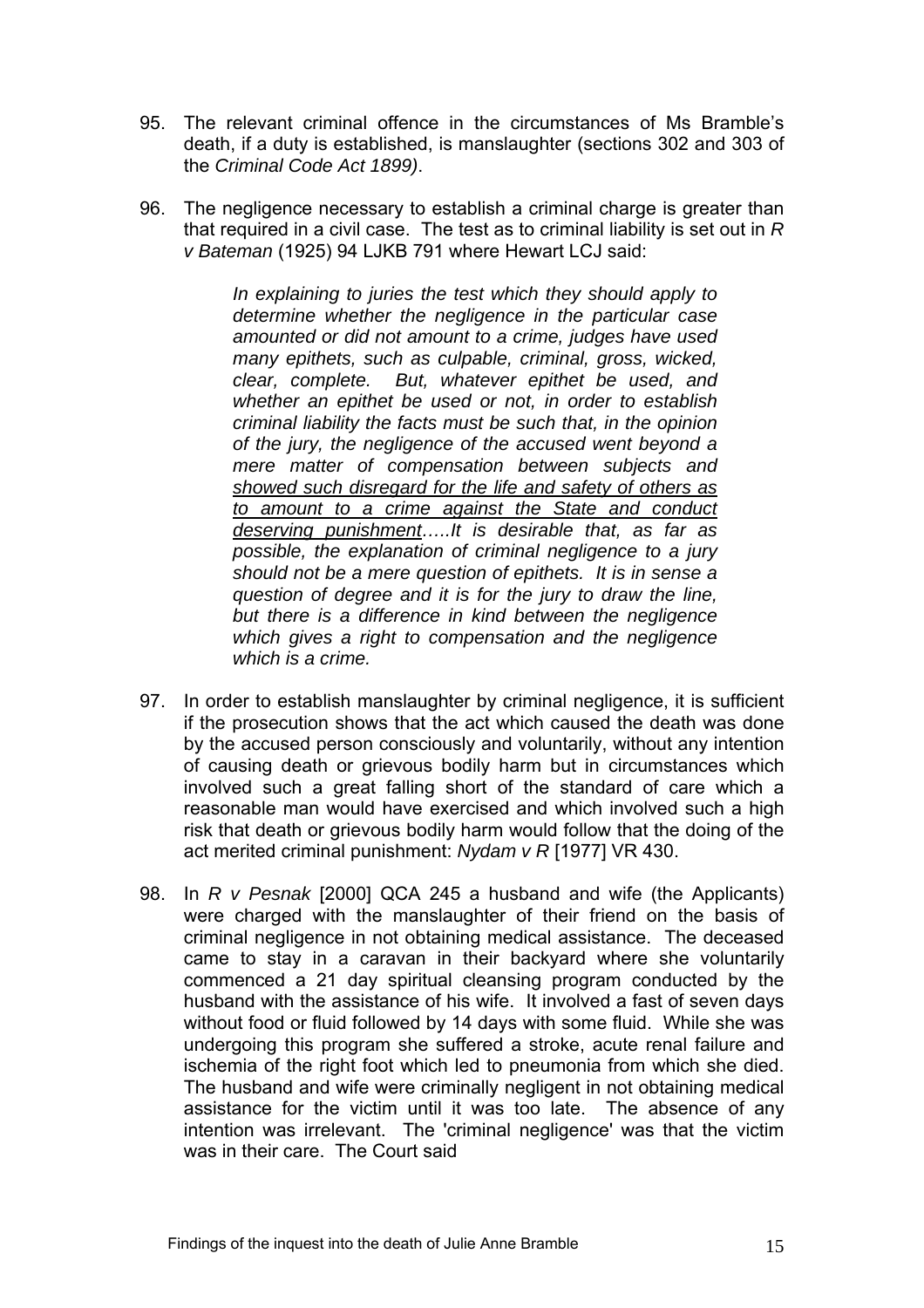*Whilst intention is relevant to sentence, a major criminal factor in criminal negligence manslaughter cases is the extent of the departure from reasonable community standards which constitutes the criminal negligence. The Applicants did not intend to harm the deceased through their failure to obtain medical assistance for her; they believed her serious symptoms were caused by spiritual struggle. Nevertheless their failure to respond to her obvious and increasingly serious symptoms constituted an extremely grave departure from reasonable community standards.* 

- 99. The Court noted that the husband and wife were tertiary educated, well respected in the community and that the husband had undertaken some form of first aid course.
- 100. In *R v Miller* [2011] QCA 160 a daughter was charged with the manslaughter of her elderly mother. The mother had been living with the daughter for a period of time. Police and paramedics who attended the residence found the living conditions to be squalid. The autopsy revealed the mother had sepsis as a consequence of bed sores (there was evidence that a number of bed sores were extensive and maggots were found within some of the infected bed sores). The Court found that the mother had gradually deteriorated to a point where incapable of making decisions about her own care, and as such the daughter was required to make decisions for her. Despite the difficulty in their relationship and the mother's previous history of refusing medical assistance, as the daughter became overwhelmed, she was obliged by law to obtain assistance.
- 101. The Court referred to an unreported decision of *R v Cramp*, unreported, Supreme Court of Queensland, White J, 30 January 2008. This matter involved a mother whose three year old daughter was in the shower by herself and knocked her head sustaining a laceration and acute leftsided subdural haemorrhage. The mother went to a neighbour and asked for advice on concussion however because she did not want to lose her children (they had previously been in foster care) she did not call an ambulance until it was too late and the child was dead. White J said:

*This is a serious case of neglect. It would have been so easy to dial triple 0 and call an ambulance immediately. There was no question of implicating anyone else in the injury*.

- 102. In all of the above cases, the deceased person was incapable of making their own decisions about their care and was in the care of the accused.
- 103. Mr Martin's version to police was that he wanted to call an ambulance for Ms Bramble however he did not because Ms Bramble was refusing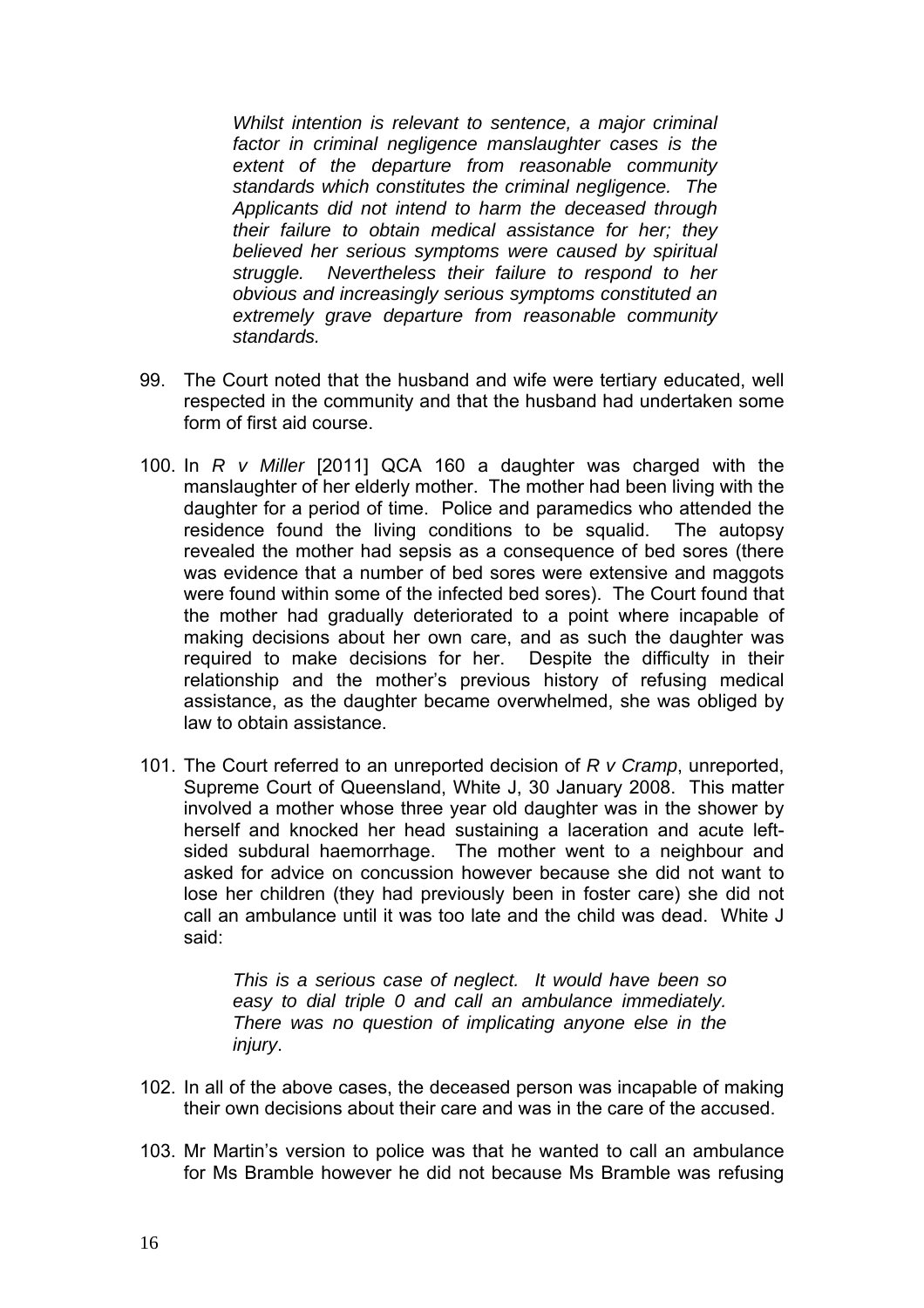medical assistance. This would suggest that Ms Bramble was able to communicate her views. The issue is whether Ms Bramble was in a position to make decisions regarding her care given her deteriorating state and the clear concerns Mr Martin held.

- 104. According to the evidence of Mr Brien and Mr Martin, Ms Bramble only became incapable of making decisions at around about the time the ambulance was called. This evidence with respect to Ms Bramble's capacity to make decisions is questionable, when coupled with the evidence of her very poor physical state.
- 105. It is unclear whether Ms Bramble could be said to be 'in the care of' Mr Brien and/or Mr Martin and therefore whether they could have owed a duty to her.
- 106. However, the case law dictates that one of the major factors in criminal negligence manslaughter is the extent of the departure from reasonable community standards. The reasonable community standards in this case being, that any reasonable person in the same position as Mr Brien and Mr Martin, would have not accepted Ms Bramble's refusal of medical care and would have called an ambulance. It is clear that in this matter, the men did depart from reasonable community standards.
- 107. The submission made on behalf of Mr Brien and Mr Martin relies on the absence of evidence of a duty existing between the men and Ms Bramble. The duty identified in Section 285 of he Criminal Code arises in three ways:

*It is the duty of every person having charge of another who is unable by reason of age, sickness, unsoundness of mind, detention, or any other cause, to withdraw himself or herself from such charge, and who is unable to provide himself or herself with the necessaries of life, whether the charge is undertaken under a contract, or is imposed by law, or arises by reason of any act, whether lawful or unlawful, of the person who has such charge, to provide for that other person the necessaries of life; and the person is held to have caused any consequences which result to the life or health of the other person by reason of any omission to perform that duty.*

108. The only possible ground under which the duty might arise in these factual circumstances would be the third in the section '*arises by reason of any act*'. Neither man was in a situation of holding a charge under contract or imposed by law. The relationship between the parties was, at best, housemates. The circumstance in which a duty might be argued to exist really arose for the illness of Ms Bramble rather than any act of either man, towards her or otherwise. Whilst it is objectively obvious with the benefit of hindsight that the men should have acted sooner to obtain medical assistance for Ms Bramble and their reticence to do so